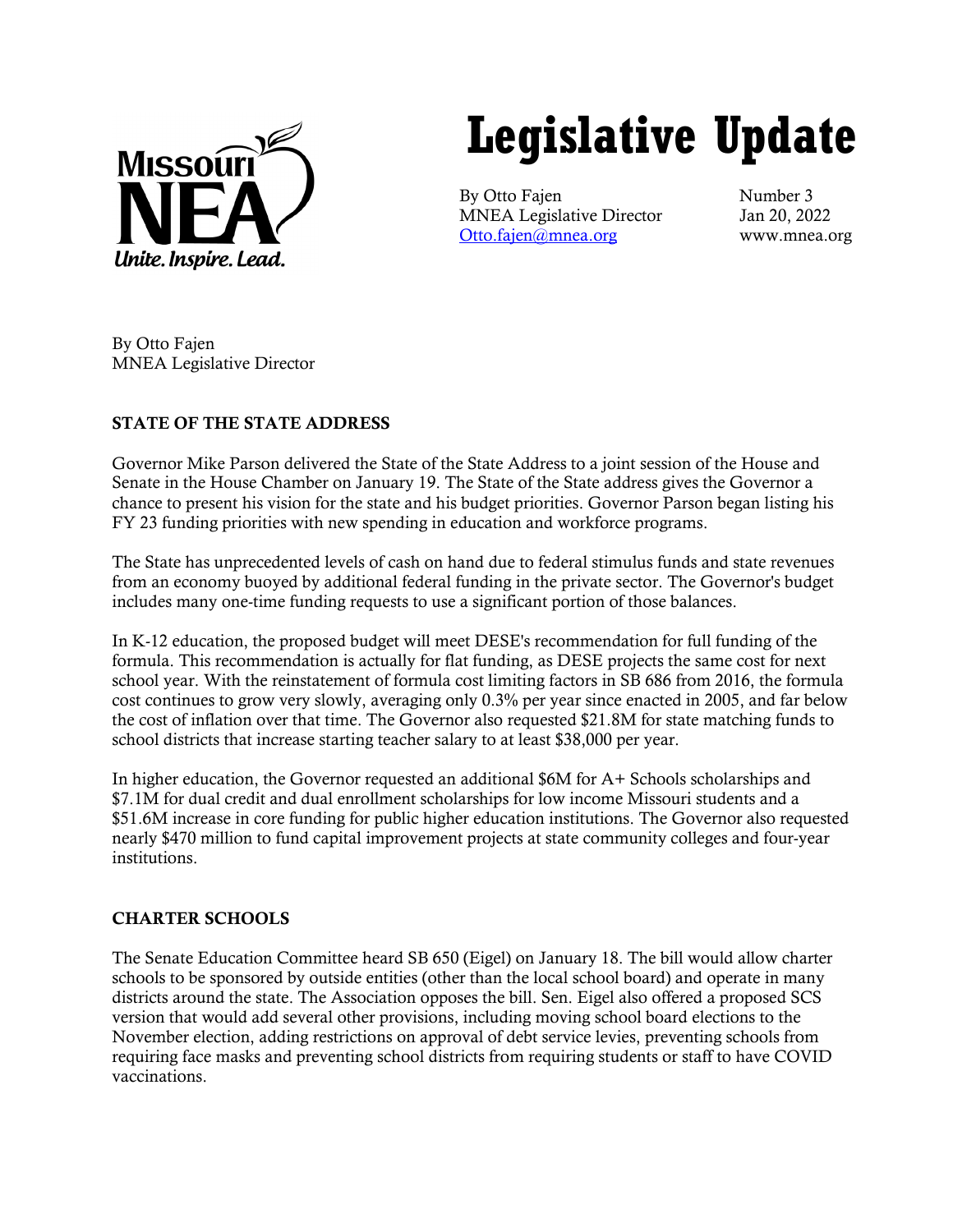Missouri NEA believes that charter schools should be sponsored by and accountable to the local community through the elected school board and approved only after an impact study is conducted by the district to consider the proposal. School board sponsorship ensures that the board can plan the use of all school funds and implement the services and programs that meet the needs of all students in the community. The Association also believes that all charter schools should be subject to the same standards of accountability, transparency, and respect for the rights of students, parents and staff as are applicable to traditional public schools.

## HOUSE ELEMENTARY AND SECONDARY EDUCATION COMMITTEE

The House Elementary and Secondary Education Committee met on January 19 and heard three bills:

1) HB 2304 (Lewis) would create a state law establishing qualifications for substitute teachers that is similar to the State Board rule that currently allows either 60 hours of college credit or completion of 20 hours of DESE training to qualify for certification. The Association supports high standards for substitute teachers and believes that professional development, including classroom management, should be required for all substitutes. The Association also suggests that substitutes should be regularly surveyed to better understand the challenges they face and improve working conditions and pay for substitutes.

2) HB 1750 (Basye) would allow voters of a school district to file a petition to require the school board to place a requested item on the board agenda. Petitions could seek to address board policy, administrative actions, curriculum, instruction, or the school calendar. The bill also allows lawsuits to seek to require school employees and officials to perform actions required by school law. The Association is concerned that this language could subject school employees to frivolous lawsuits and opposes the bill.

3) HB 1669 (Seitz) is another bill about school boards and instruction concerning race and history. The bill seeks to prohibit certain "concepts" about individuals based upon race or gender from being included in courses. The Association believes that curriculum decisions are best made at the local level. The Association is also concerned that the wording of the bill may create uncertainty for teachers regarding what specific concepts are banned and in what contexts and urges the committee to reject the bill as filed.

The committee was scheduled to hear HB 2211 (Hurlbert), but the bill was not heard. HB 2211 would expand the tax credit voucher program created last year with the enactment of HCS/HB 349 (Christofanelli) to several additional counties. The Association opposed HCS/HB 349. HB 349 will create a type of voucher known as a scholarship tax credit. This program will reduce state general revenue funds by up to \$50 million per year and reduce state funds that could have been used for public education and other vital services and would divert those funds to private and home schools that are not held to the same standards as public schools.

The committee was also scheduled to vote on HB 1747 (Basye) on January 19 but did not vote on the bill. The bill would establish a process for school board member recall elections and allow lawsuits to seek to require school employees and officials to perform actions required by school law. The Association is concerned that this latter language could subject school employees to frivolous lawsuits and opposes the bill.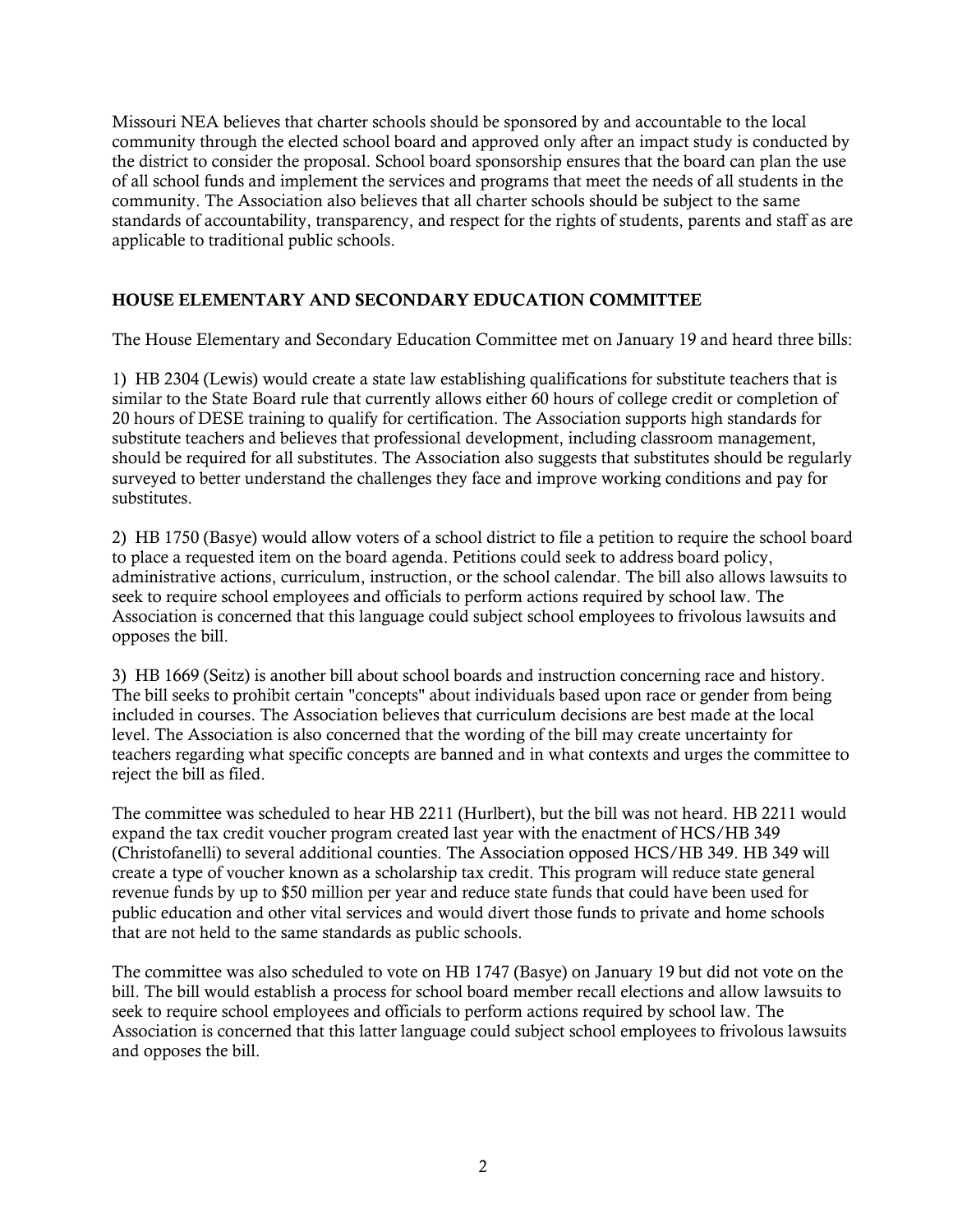#### EDUCATION APPROPRIATIONS

The House Appropriations - Education Committee met on January 20 to hear informational overviews by the Department of Higher Education and Workforce Development, Council on Public Higher Education, Missouri Community College Association, University of Missouri System and the Department of Elementary and Secondary Education. The committee also received public testimony regarding education appropriations.

## TAX CUTS

The Senate Ways and Means Committee met on January 20 and heard several bills, including two significant tax cut bills: 1) SB 701 (Moon) to eliminate the corporate income tax and SB 739 (Eigel) to reduce the top rate of income tax. While the state is currently flush with cash due to an influx of federal stimulus funds and high state revenues from an economy benefitting from federal funds to the private sector, these bills would enact significant and permanent tax cuts that will reduce the state's long term capacity to fund public education and other vital services. The Association opposes both bills.

The committee also voted to approve SCS/SB 649 (Eigel). The bill would gradually eliminate the tax on personal property tax by incrementally lowering the assessment percentage from the current 33 1/3% rate over a period of up to fifty years, based on offsetting increases in revenues in each county from taxes on property in other classes. The SCS version limits the bill to St. Charles County only. The Association is concerned that the bill would block incremental school revenue growth in proportion to assessed value growth and shift tax burden onto real estate owners. This shift would also create increasing disparities between personal property tax assessments across the state as various counties will see differences in the rate of assessment growth. The Association opposes the bill.

## INITIATIVE PETITIONS

The House Elections and Elected Officials Committee met on January 19. The committee heard HJR 88 (McGirl) and HJR 102 (Evans). The committee was scheduled to hear HJR 91 (Eggleston) but did not hear the measure. All three joint resolutions would make it harder for citizens to use the initiative petition process in the future, and the Association opposes these measures.

The House Elections and Elected Officials Committee approved HCS/HJR 79 (Henderson) on January 19. HJR 79 would require a higher fraction of signatures (10% of voters rather than 8 % per district) in more parts of the state (all eight Congressional districts rather than six) for an initiative that amends the Constitutions. The HJR also would require a two-thirds supermajority vote (rather than the simple majority vote required since Missouri became a state) to pass a Constitutional amendment brought forward by either the legislature or by initiative. The Association opposes this measure and will continue to fight to protect the citizens' initiative petition process.

## CONGRESSIONAL REDISTRICTING

The House passed HCS/HB 2117 (Shaul) on January 19 by a vote of 86-67. However, the emergency clause failed by a vote of 95-55, 14 votes short of the required 2/3rds supermajority. The emergency